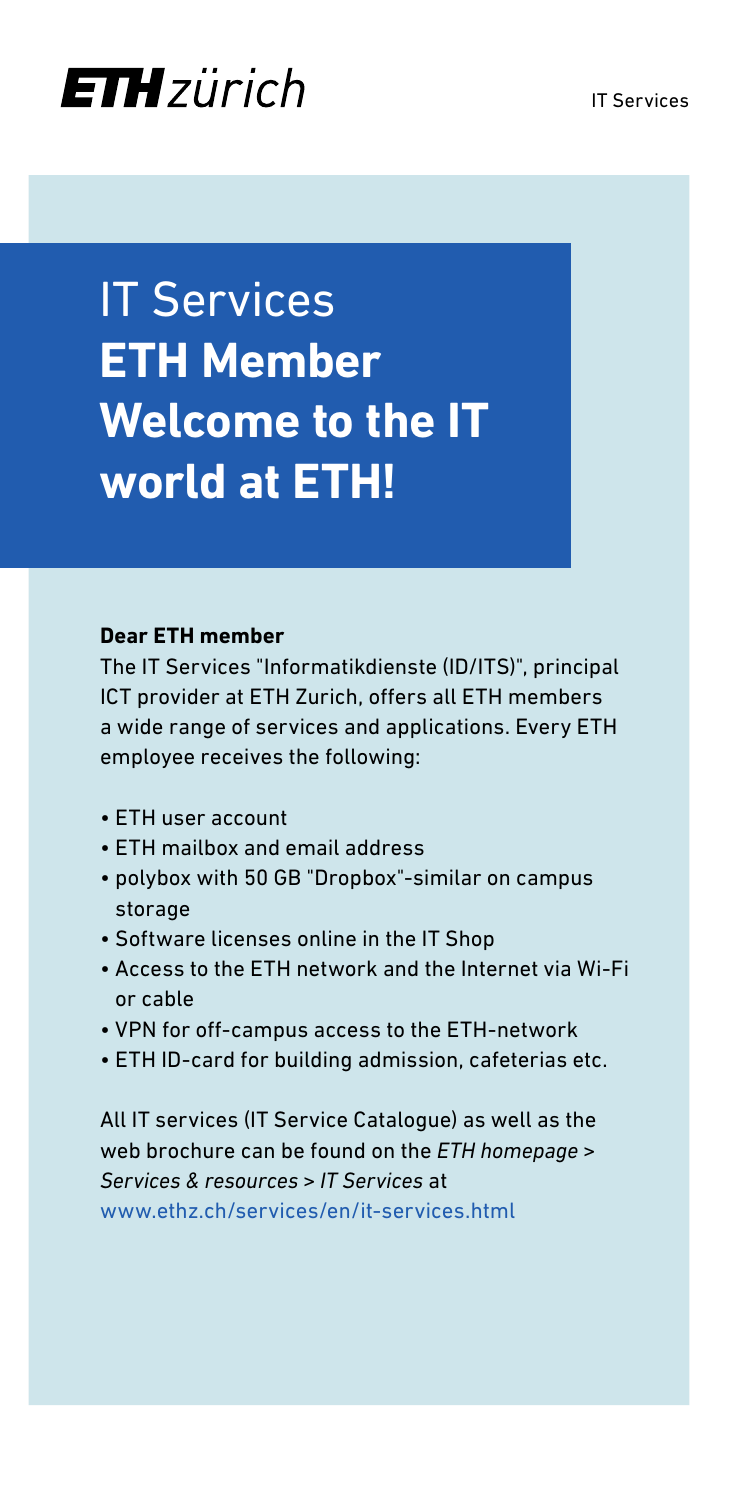# **Login**

#### **ETH user account / ETH user name**

The ETH user account is the key to all IT services at ETH Zurich (e.g. network, email, secure sites).

Included with your employment documents, you have received an automatically generated ETH user name and initial password by postal mail. You must change this password as soon as possible and enter your authentication data.

[www.password.ethz.ch](http://www.password.ethz.ch) *> Self Service > Change Password*

For network (VPN, WLAN), email and web applications you have to choose different passwords.

For **tutorials**, see [www.its.ethz.ch/iam\\_tutorials](http://www.its.ethz.ch/iam_tutorials)

#### **IT Security in everyday life**

IT security topics and house rules can be found in the IT Security Initiative of ETH Zurich. [www.itsecurity.ethz.ch](http://www.itsecurity.ethz.ch)

#### **Password handling**

Change passwords occasionally but especially if the possibility of a "compromise / data manipulation" could have arisen. Our general tips for selecting good passwords and how to handle them safely can be found here:

www.[itsecurity.ethz.ch/en/#/use\\_good\\_passwords](http://www.itsecurity.ethz.ch/en/#/use_good_passwords)

#### **Password forgotten / Authentication Data**

Save a mobile phone number and/or email address (not ETH email address) in advance. You will receive your newly generated password via this. You can also collect it in person from the Service Desk or from your IT contact. It can also be sent to you by post.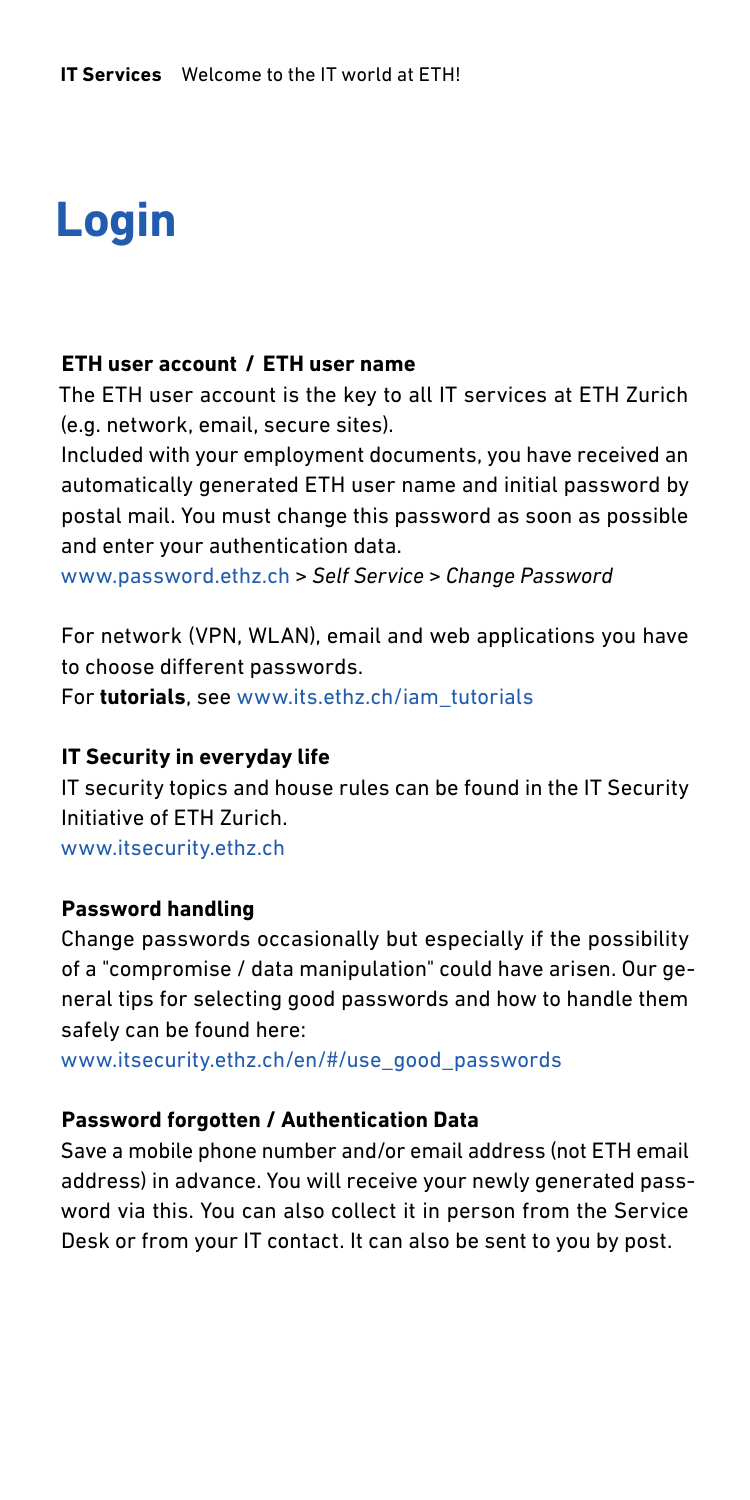# **Web Center /Mailbox**

## **My Services**

Forward emails and unlock lockouts: [www.password.ethz.ch](http://www.password.ethz.ch) *> Self Service* Activate Services (miscellaneous): [www.idn.ethz.ch](http://www.idn.ethz.ch) *> meine Services*

## **Email / Mailbox**

Every new ETH employee receives an email account with a personal ETH email address. This will be used by ETH Zurich for all official correspondence. Read the pointers on mailbox clean-up and for mailbox size. User certificates for mail signature and mail encryption can be obtained.

## **Mail-Clients / Web Access**

You can access your emails with any mail client, on most Smartphones and via web access. <https://mail.ethz.ch>

#### **Spam Filter**

All external incoming emails are filtered with MailCleaner. You can define your personal settings and your white- or blacklist at: <https://mailcleaner.ethz.ch>

#### **Mail Archive**

Mails older than 30 days are automatically archived in our online mail archive for an unlimited time and independent of size. Archived mails will not be deleted at their original location. Deleted and unread emails will not be archived.

mailarchive ethz ch

## **Newsletter Tool Inxmail**

Email communication: responsive & with ETH design.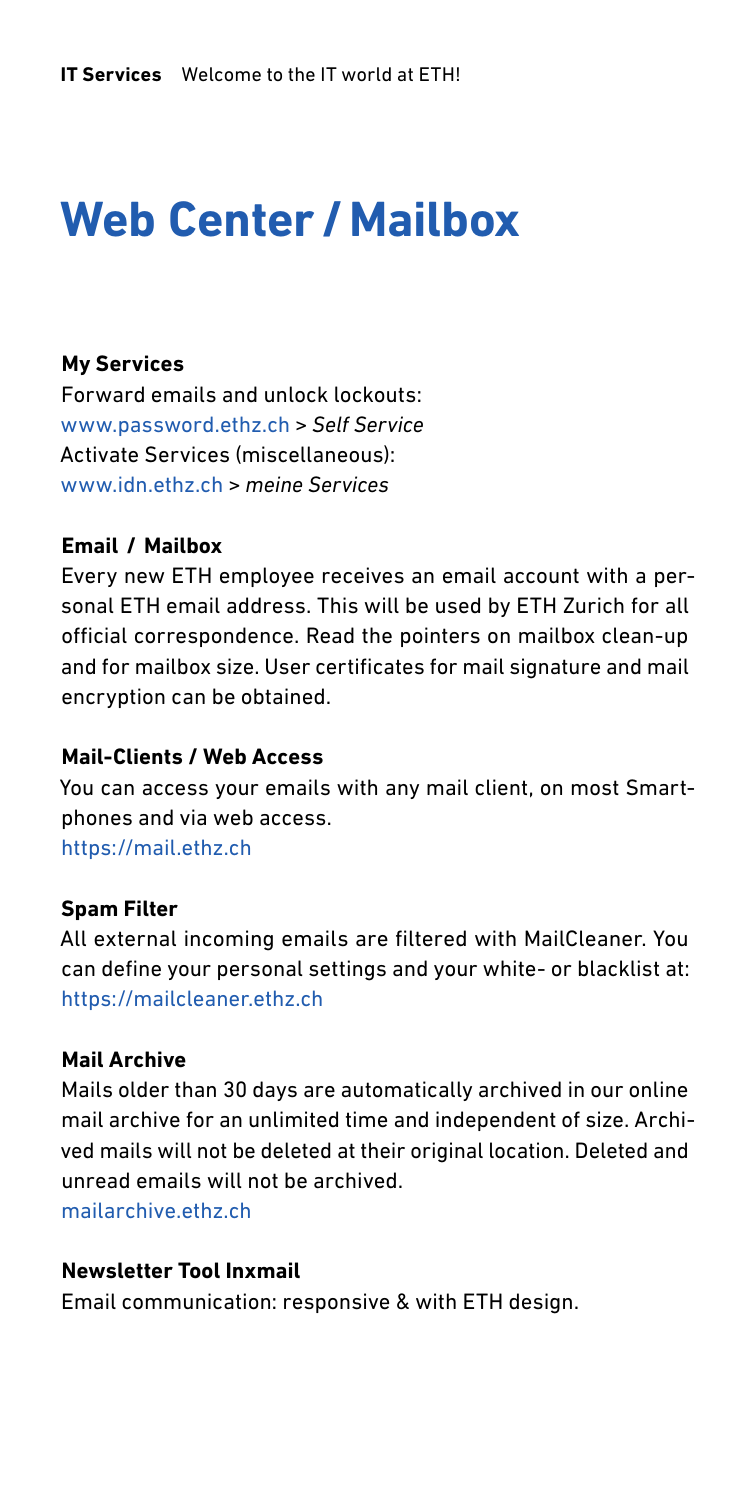# **ETH Network**

## **VPN – Virtual Private Network**

VPN offers a secure, encrypted connection. This allows the integration of your computer into the ETH network regardless of location or Internet Service Provider. <https://sslvpn.ethz.ch>

Required are a VPN client (e.g. AnyConnect from Cisco), a Realm such as @staff-net.ethz.ch (your ISG will support you with the optimal Realm) and the ETH network password. [www.password.ethz.ch](http://www.password.ethz.ch) *> Self Service > Change Password*

#### **On Campus Wi-Fi**

At ETH Zurich use only the SSID eduroam ("connect automatically"). SSID public only for guests; eduroam-5 and eth(-5) are available for special situations and requests ("manual").

#### **Off-campus Wi-Fi**

For Internet access use your own Provider or a public hot spot. For a secure ETH network connection use VPN. Hot spots at other universities (worldwide, SSID eduroam) are free of charge for ETH members.

#### **IT Shop (ITSM)**

Purchase of IT services and software products. Read the information on home use first.

[itshop.ethz.ch](http://itshop.ethz.ch)

### **ETH Printing Service**

ETH members can print, scan and copy on the whole campus (pull-printing possible).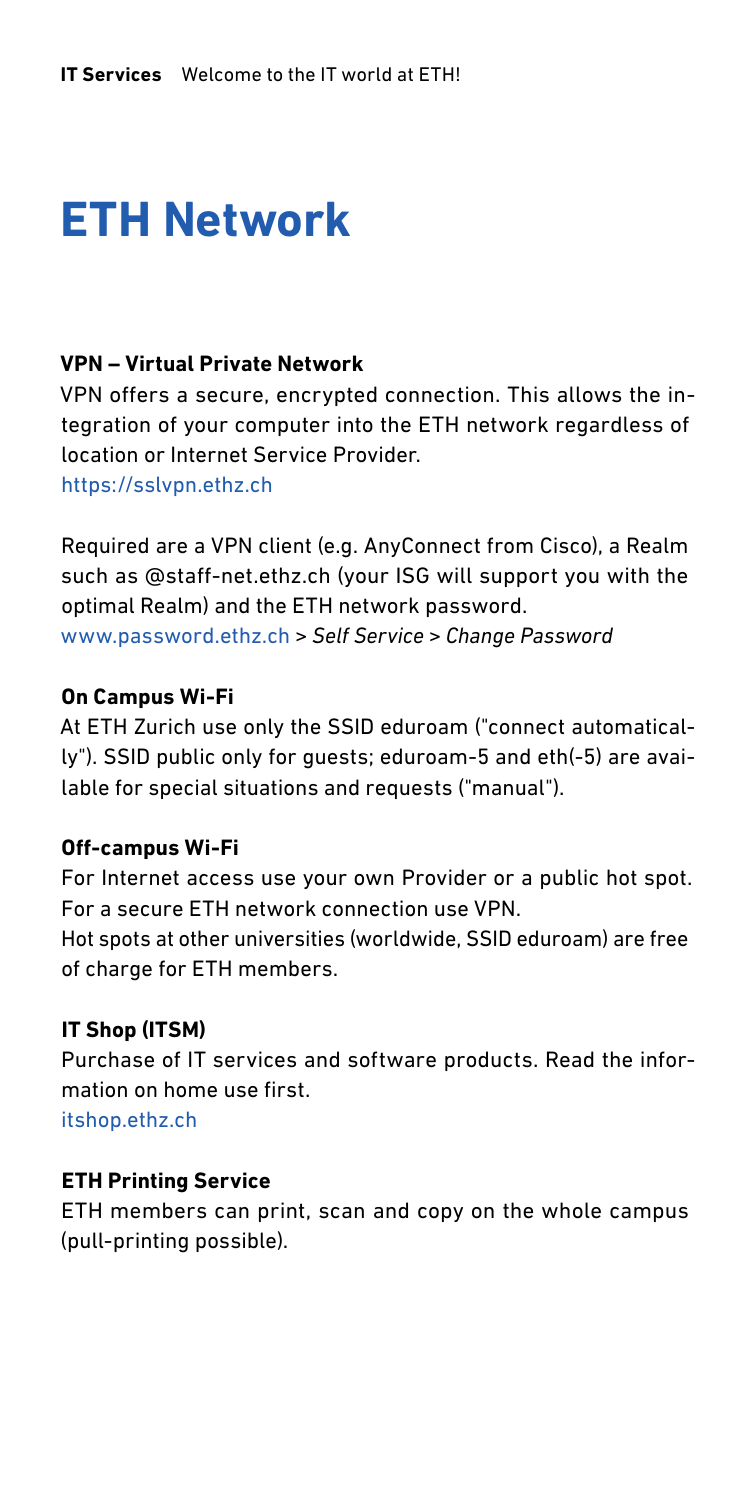# **Data Storage**

## **Your Workplace / Home Directory**

Your local IT contacts can explain your integration within the ETH IT infrastructure and how to get connected from outside ETH.

#### **Backups**

Data on the central NAS storage systems gets backed up and stored for 90 days. Data from the past 6 days is saved on snapshot backups. On the Service Desk pages you will find guides for recovering deleted objects of the last 6 days.

Windows users will find the tab *Previous Versions* under "*document properties*".

#### **polybox**

polybox offers 50 GB "Dropbox"-similar on campus storage: "Use it as a logical memory stick – store your data on the ETH campus and share it with colleagues". You can also work collaboratively on documents.

[polybox.ethz.ch](http://polybox.ethz.ch)

#### **SharePoint**

Collaborate with colleagues by sharing and editing documents together via Intranet.

#### **Custom Storage Solutions**

The ITS storage services have various services available. Details in the IT Service Catalogue, Storage category.

#### **Cloud Services**

Online collaboration, remote teaching and working via Microsoft Teams and Zoom.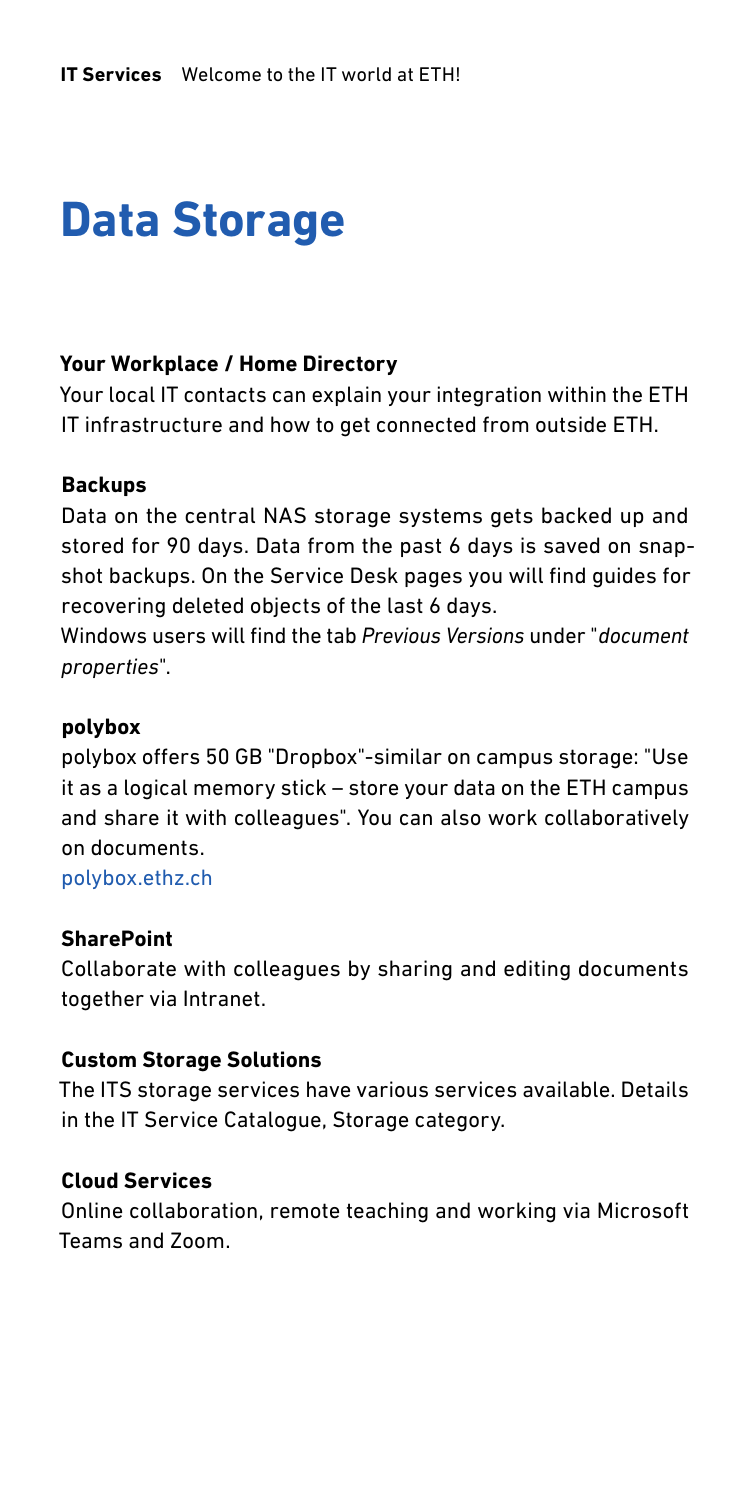# **Communication**

## **Telephony**

Your local telephony support (IT contact) handles telephone relocation or new connections.

You will find manuals and label templates for your phone as well as pointers for initiating a telephone conference, reporting malfunctions etc. on the IT Services pages.

## **Voice Mail**

Unified Messaging sends voice messages from your phone to your email mailbox automatically.

## **Mobile Telephony (CMN)**

Data and voice subscription service for official mobile use (application necessary / with costs).

## **Smartphones & mobile Apps**

Automatic iPhone configuration for Exchange/mailbox, VPN, SSID and certificates at:

#### www.iphone.ethz.ch

Other Smartphones guides for VPN and Wi-Fi setup on our Service Desk pages.

ETH provides official apps for iOS and Android: ETH-App, ETH EduApp, ETH Zürich Tours, ETH Virtual Tour, ETH polybox etc.

## **Web Conferencing and Video Conferencing**

Audiovisual communication and cooperation in professionally furnished rooms and at your own workplace.

## **Wiki Hosting**

Run your own Wiki websites on Confluence.

## **Chat Server**

Communicate via the ETH web client.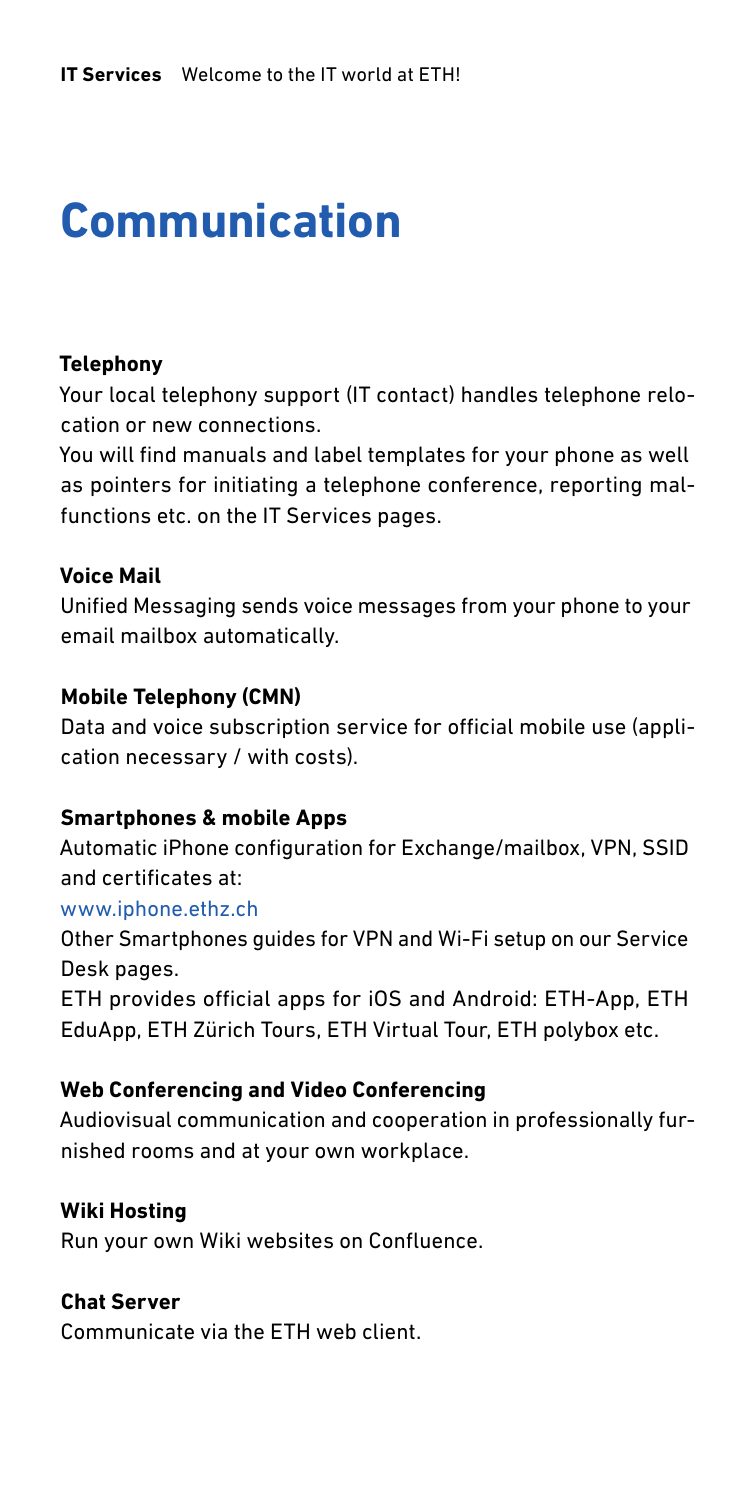## **Mail List Server**

With Sympa you can subscribe to and manage mailing lists, write articles and join discussions (forums).

## **ETH Doodle**

Date planning online (Premium without advertising). [www.its.ethz.ch/doodle](http://www.its.ethz.ch/doodle)

## **Weblogs/Blog Server**

Create and manage your own blog and publish your scholastic diary, photos and videos. [www.blogs.ethz.ch/english](http://blogs.ethz.ch/english/)

## **Conferencing and Courses**

Comprehensive assistance in booking management for courses, conferences and reservations.

## **Loanable Multimedia Devices**

For recording and playing audio, video and images. [www.ethz.ch/multimedia-shop-en](https://ethz.ch/multimedia-shop-en)

## **Video**

Production and distribution for different purposes. [www.ethz.ch/services/en/it-services/catalogue/multimedia.html](https://ethz.ch/services/en/it-services/catalogue/multimedia.html) [www.video.ethz.ch](http://www.video.ethz.ch)

## **Select Survey – Online Survey Tool**

Create and perform professional online surveys.

## **ETHIS Portal**

Support for administrative management tasks, ordering office supplies etc. [ethis.ethz.ch](http://ethis.ethz.ch)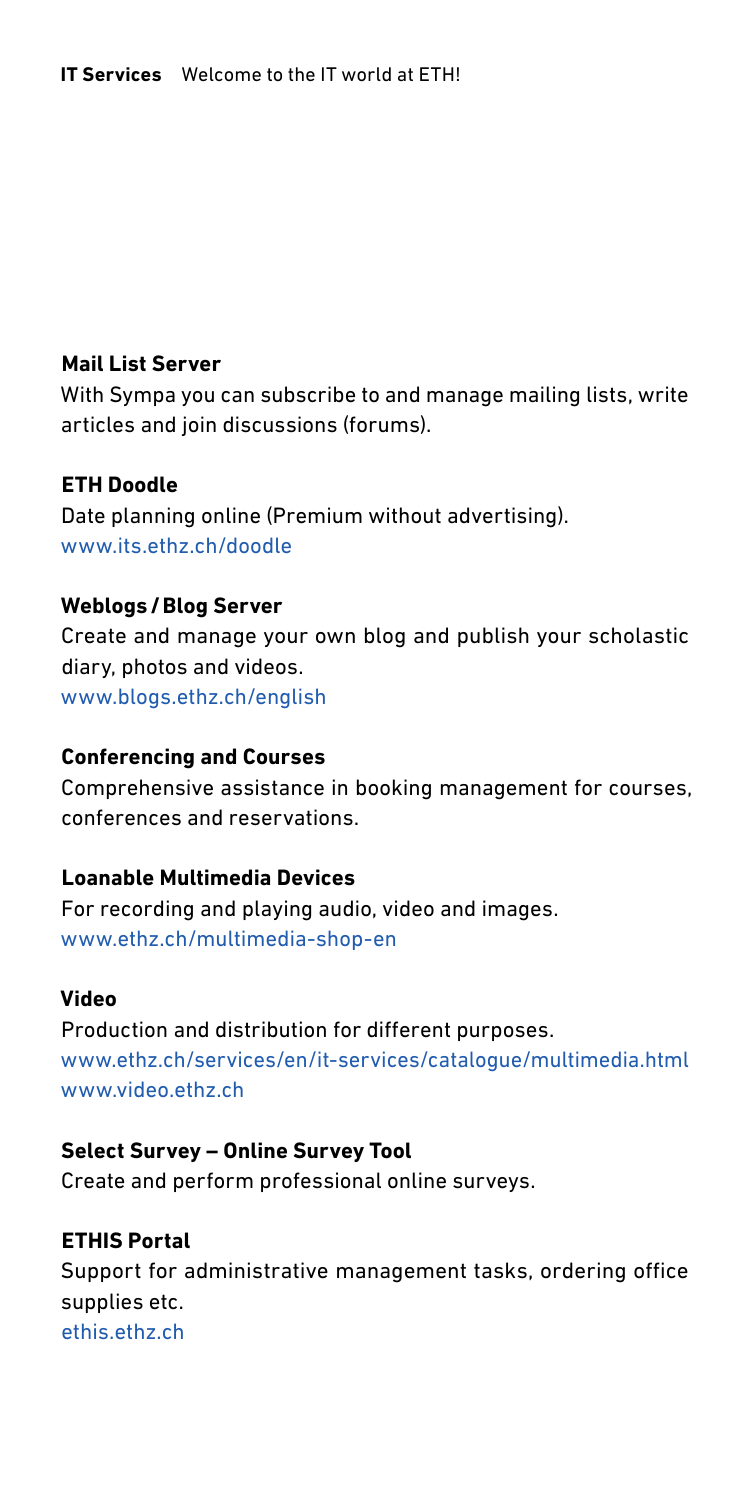# **IT Services**

## **IT Order & Contracts**

IT Procurement & Portfolio supports you for all major IT procurement and WTO tendering.

#### **IT Computer Courses**

We conduct ETH-specific IT courses. IT standard courses are offered by our external training partners with ETH discount.

#### **IT Manuals**

Programme "All you can read": ETH members can obtain IT manuals in the form of PDF free of charge.

#### **Print + Publish**

Print + Publish printing services are available at the two locations (Zentrum and Hönggerberg).

## **Room information & search / Orientation**

For reservation inquiries and detailed information regarding rooms managed by the Rectorate.

[www.rauminfo.ethz.ch](http://www.rauminfo.ethz.ch/IndexPre.do) [www.raumanfrage.ethz.ch](http://www.raumanfrage.ethz.ch) [www.ethz.ch/buildingorientation](http://www.ethz.ch/buildingorientation)

## **Real Estate Services Portal**

Inquiries, messages, key requests etc. [www.immobilien-services.ethz.ch](http://www.immobilien-services.ethz.ch)

## **ETH Events Calendar**

Search and record events, exhibitions and guided tours.

#### **URL Shortener**

Generate ETH URL automatically shorter (with statistics).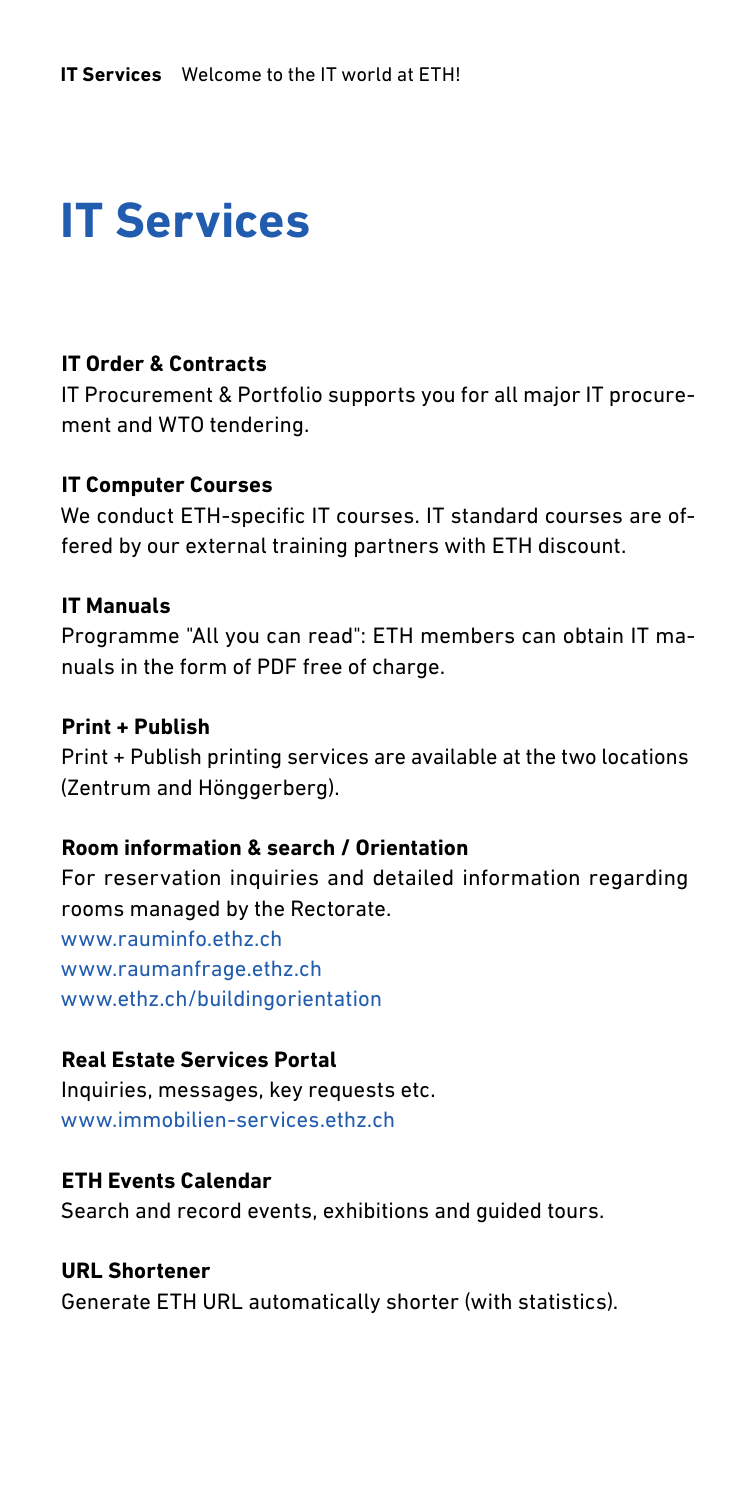## **Directories**

#### **Addresses and Personal Data**

You are responsible for keeping your addresses (office and home address etc.) up to date. Use this to modify personal data, change your ETH building-admission PIN or release your passport photo. Register your mobile phone number for emergencies and library announcements.

[www.addresses.ethz.ch](https://www.bi.id.ethz.ch/eAdressen/loginPre.do;eAdr=dfJ2oISZq7gOTmj_-GOWrD32Ce2_1wntGqDI3U97NIrKGfOHvRfp!1803683396?lang=en)

#### **People Directory**

Here you can find phone numbers, office addresses and other information regarding ETH members. [www.ethz.ch/person-search](http://www.ethz.ch/person-search)

#### **ETH Library**

ETH members can make free use of the extensive knowledge portal: books, magazines, pictures, collections and archives, as well as e-resources.

#### **ETH Applications & Links**

Useful links to ETH and ETH-related applications, IT short URLs and the IT glossary for your work at ETH. [www.its.ethz.ch/useful-links](https://ethz.ch/services/en/it-services/documents/useful-links.html)

#### **IT Knowledge Base**

<https://unlimited.ethz.ch/display/itkb>

#### **IT Use and Personal Devices (BYOD)**

See the "ETH Zurich Acceptable Use Policy for Information and Communications Technology for Employees (BOT)" and "IT Best Practice Rules".

[www.ethz.ch/services/en/it-services/documents.html](http://www.ethz.ch/services/en/it-services/documents.html)